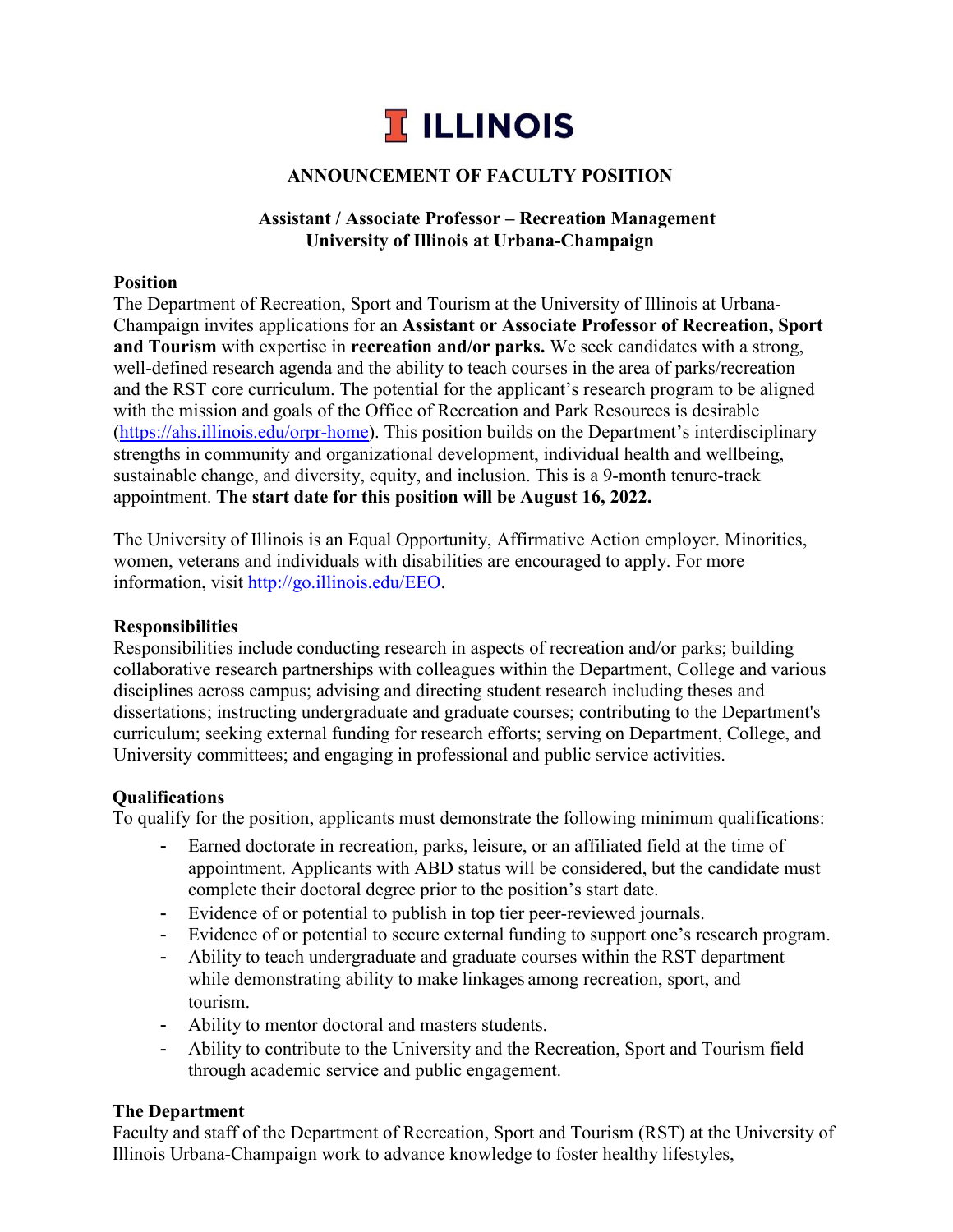environmental stewardship and sustainability, effective management and marketing of organizations, and social and economic development of communities (see [www.rst.illinois.edu](http://www.rst.illinois.edu/) for additional information). The Department offers residential B.S., M.S., [and Ph.D. programs,](http://www.rst.illinois.edu/) an online M.S. program, and houses the Office of Recreation and Park Resources with a mission to build partnerships for healthy communities.

# **The College**

The RST Department is part of the College of Applied Health Sciences (see [http://ahs.illinois.edu\)](http://ahs.illinois.edu/) and affiliated with the Center on Health, Aging, and Disability (see [http://chad.illinois.edu\)](http://chad.illinois.edu/). The College houses the Division of Disability Resources and Educational Services [\(http://www.disability.illinois.edu\)](http://www.disability.illinois.edu/) (DRES) which includes the US Paralympic Training Site for Wheelchair Track and Road Racing. The College also houses the Center for Wounded Veterans in Higher Education [\(http://woundedvetcenter.ahs.illinois.edu\)](http://woundedvetcenter.ahs.illinois.edu/) which opened in 2015 to provide support services to empower student veterans with disabilities.

## **The Community**

Urbana-Champaign (located 120 miles south of Chicago) combines natural Midwestern beauty with the cultural resources typically found in larger metropolitan areas. Downtown areas provide vibrant public spaces with unique dining and entertainment options and the local community offers a thriving arts and culture atmosphere as well as varsity and community sports. Outdoor enthusiasts can enjoy 80 parks within the two communities with easy access to three major forest preserves in Champaign County (see [www.visitchampaigncounty.org](http://www.visitchampaigncounty.org/) for additional information).

## **Salary**

Commensurate with qualifications and experience.

## **Application procedure**

For full consideration, please submit all required materials by **November 1, 2021.** Screening of candidates will continue until the position is filled. To apply please create your candidate profile at [https://jobs.illinois.edu a](https://jobs.illinois.edu/)nd upload:

- Cover letter of application that describes your research, teaching, and service
- Curriculum vitae
- Names, addresses, emails, and phone numbers of three references

All requested information must be submitted for your application to be considered. For additional information regarding the position please contact the Search Committee Chair, Dr. Toni Liechty at (217) 300-0105 or at [tliechty@illinois.edu.](mailto:tliechty@illinois.edu)

## **General Information**

The University of Illinois conducts criminal background checks on all job candidates upon acceptance of a contingent offer. Convictions are not a bar to employment.

The University of Illinois System requires candidates selected for hire to disclose any documented finding of sexual misconduct or sexual harassment and to authorize inquiries to current and former employers regarding findings of sexual misconduct or sexual harassment. For more information, visit [Policy on Consideration of Sexual Misconduct in Prior](https://urldefense.com/v3/__http:/email.hiretouch.com/ls/click?upn=9qMFqK5puEd81iNElG7AoM82OZ9svL5Lr4SA7zg-2B3tezzJnHqHWDpbM5kDHuAiqTPWqYfr6GwNmO8FfnLm31O7wRuVb8ELM4-2F0khj2Xjp80-3DaTVM_pXNa3Z-2FPjxDgLl1qPTCIJDiJUapwozT7FHCNUcJFywSPBln9It7D3SUZ2L1BHiMxvY-2FrzMMYI-2Bm4ABBL6QuewHMFEapoIgqEQfzmTe621orchHctUebXO5xTlsV4N1ijapuCogO8MRHl2HS9ez2UKnu-2FLGiWf0nugBV8XYS-2B9po2td9tOFKZIPZJ933VHCLir1Gv7Kej1eeoKzfu4BB5ilZT01Jicd1XRhpif55N7v9GRMXJgske8ftHxYxS44QJEYX7lK6y8c8TKBAW6MfayHDY8otqoepPeQS7qKU-2BHhxSN2rsoYcd7LmzOgBdd-2FpZqafyO1-2BEKRt6wChe3U3l0A-3D-3D__;!!DZ3fjg!uubkMzvndfh9RTS2ljKmpiMxJLkKHtNoYNpBUPO_C6DWOXBQ5TW-eIIl_kJUKRveWg$)  [Employment.](https://urldefense.com/v3/__http:/email.hiretouch.com/ls/click?upn=9qMFqK5puEd81iNElG7AoM82OZ9svL5Lr4SA7zg-2B3tezzJnHqHWDpbM5kDHuAiqTPWqYfr6GwNmO8FfnLm31O7wRuVb8ELM4-2F0khj2Xjp80-3DaTVM_pXNa3Z-2FPjxDgLl1qPTCIJDiJUapwozT7FHCNUcJFywSPBln9It7D3SUZ2L1BHiMxvY-2FrzMMYI-2Bm4ABBL6QuewHMFEapoIgqEQfzmTe621orchHctUebXO5xTlsV4N1ijapuCogO8MRHl2HS9ez2UKnu-2FLGiWf0nugBV8XYS-2B9po2td9tOFKZIPZJ933VHCLir1Gv7Kej1eeoKzfu4BB5ilZT01Jicd1XRhpif55N7v9GRMXJgske8ftHxYxS44QJEYX7lK6y8c8TKBAW6MfayHDY8otqoepPeQS7qKU-2BHhxSN2rsoYcd7LmzOgBdd-2FpZqafyO1-2BEKRt6wChe3U3l0A-3D-3D__;!!DZ3fjg!uubkMzvndfh9RTS2ljKmpiMxJLkKHtNoYNpBUPO_C6DWOXBQ5TW-eIIl_kJUKRveWg$)